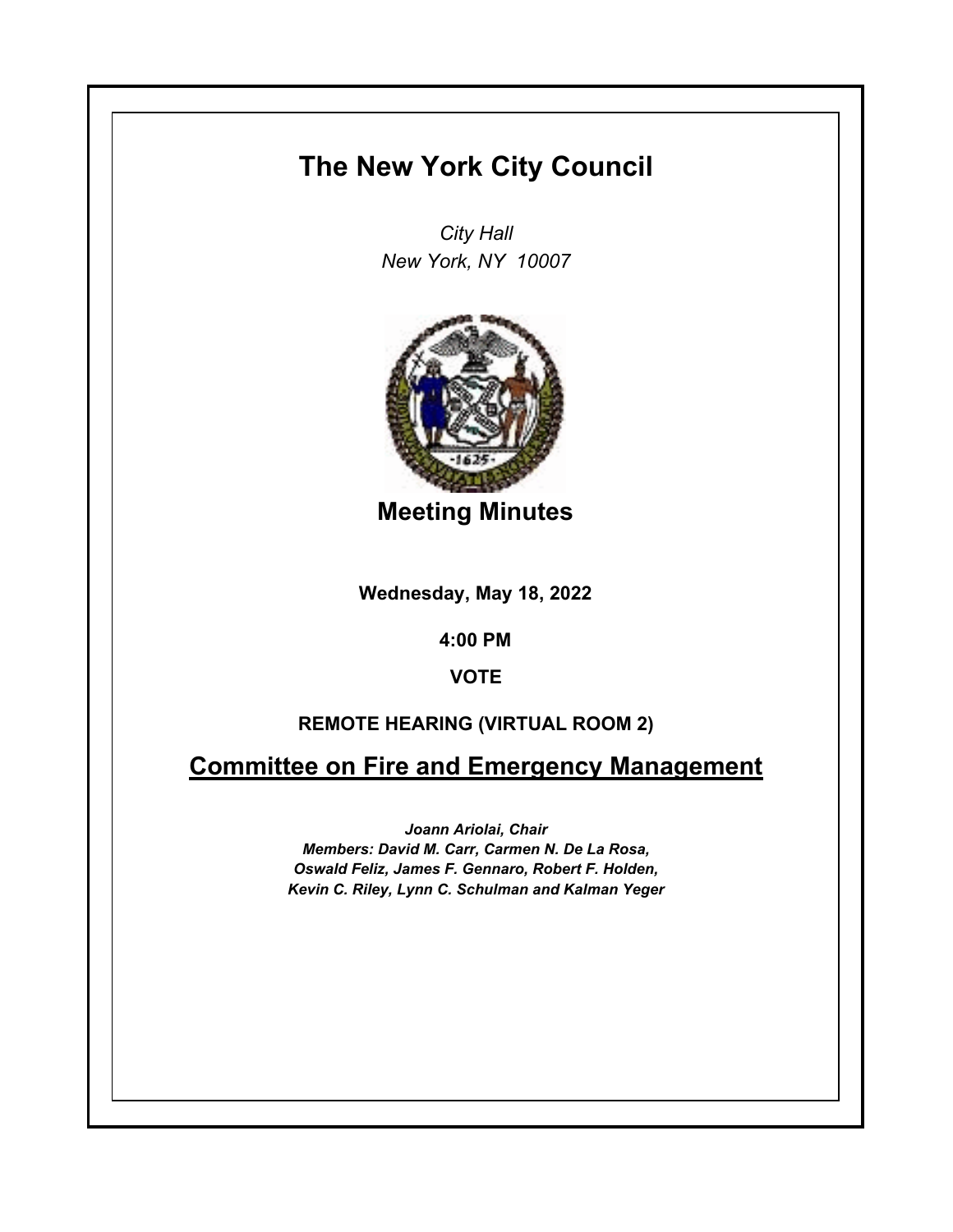| Roll Call                                                                                   |                                                                                                                                                                                                                                                                                                                                                            |  |
|---------------------------------------------------------------------------------------------|------------------------------------------------------------------------------------------------------------------------------------------------------------------------------------------------------------------------------------------------------------------------------------------------------------------------------------------------------------|--|
|                                                                                             | Present: Ariola, Carr, De La Rosa, Feliz, Gennaro, Holden, Riley, Schulman and Yeger                                                                                                                                                                                                                                                                       |  |
|                                                                                             | Other Council Members Attending: Kagan and Hanif                                                                                                                                                                                                                                                                                                           |  |
| Int 0106-2022                                                                               | A Local Law to amend the administrative code of the city of New<br>York, in relation to the sale of electric space heaters                                                                                                                                                                                                                                 |  |
|                                                                                             | Attachments: Summary of Int. No. 106-A, Summary of Int. No. 106, Int. No. 106, March<br>24, 2022 - Stated Meeting Agenda, Committee Report 4/6/22, Hearing<br>Testimony 4/6/22, Hearing Transcript - Stated Meeting 3-24-22, Proposed<br>Int. No. 106-A - 5/12/22, Committee Report 5/18/22, Committee Report -<br>Stated Meeting, Fiscal Impact Statement |  |
|                                                                                             | Proposed Int. No. 106-A                                                                                                                                                                                                                                                                                                                                    |  |
|                                                                                             | This Introduction was Hearing Held by Committee                                                                                                                                                                                                                                                                                                            |  |
|                                                                                             | Attachments: Summary of Int. No. 106-A, Summary of Int. No. 106, Int. No. 106, March<br>24, 2022 - Stated Meeting Agenda, Committee Report 4/6/22, Hearing<br>Testimony 4/6/22, Hearing Transcript - Stated Meeting 3-24-22, Proposed<br>Int. No. 106-A - 5/12/22, Committee Report 5/18/22, Committee Report -<br>Stated Meeting, Fiscal Impact Statement |  |
|                                                                                             | This Introduction was Amendment Proposed by Comm                                                                                                                                                                                                                                                                                                           |  |
|                                                                                             | Attachments: Summary of Int. No. 106-A, Summary of Int. No. 106, Int. No. 106, March<br>24, 2022 - Stated Meeting Agenda, Committee Report 4/6/22, Hearing<br>Testimony 4/6/22, Hearing Transcript - Stated Meeting 3-24-22, Proposed<br>Int. No. 106-A - 5/12/22, Committee Report 5/18/22, Committee Report -<br>Stated Meeting, Fiscal Impact Statement |  |
|                                                                                             | This Introduction was Amended by Committee                                                                                                                                                                                                                                                                                                                 |  |
| Int 0106-2022-A                                                                             | A Local Law to amend the administrative code of the city of New<br>York, in relation to the sale of electric space heaters                                                                                                                                                                                                                                 |  |
|                                                                                             |                                                                                                                                                                                                                                                                                                                                                            |  |
|                                                                                             | Attachments: Summary of Int. No. 106-A, Summary of Int. No. 106, Int. No. 106, March<br>24, 2022 - Stated Meeting Agenda, Committee Report 4/6/22, Hearing<br>Testimony 4/6/22, Hearing Transcript - Stated Meeting 3-24-22, Proposed<br>Int. No. 106-A - 5/12/22, Committee Report 5/18/22, Committee Report -<br>Stated Meeting, Fiscal Impact Statement |  |
| A motion was made that this Introduction be Approved by Committee approved<br>by Roll Call. |                                                                                                                                                                                                                                                                                                                                                            |  |
|                                                                                             | Affirmative:<br>$9 -$<br>Ariola, Carr, De La Rosa, Feliz, Gennaro, Holden, Riley, Schulman and<br>Yeger                                                                                                                                                                                                                                                    |  |